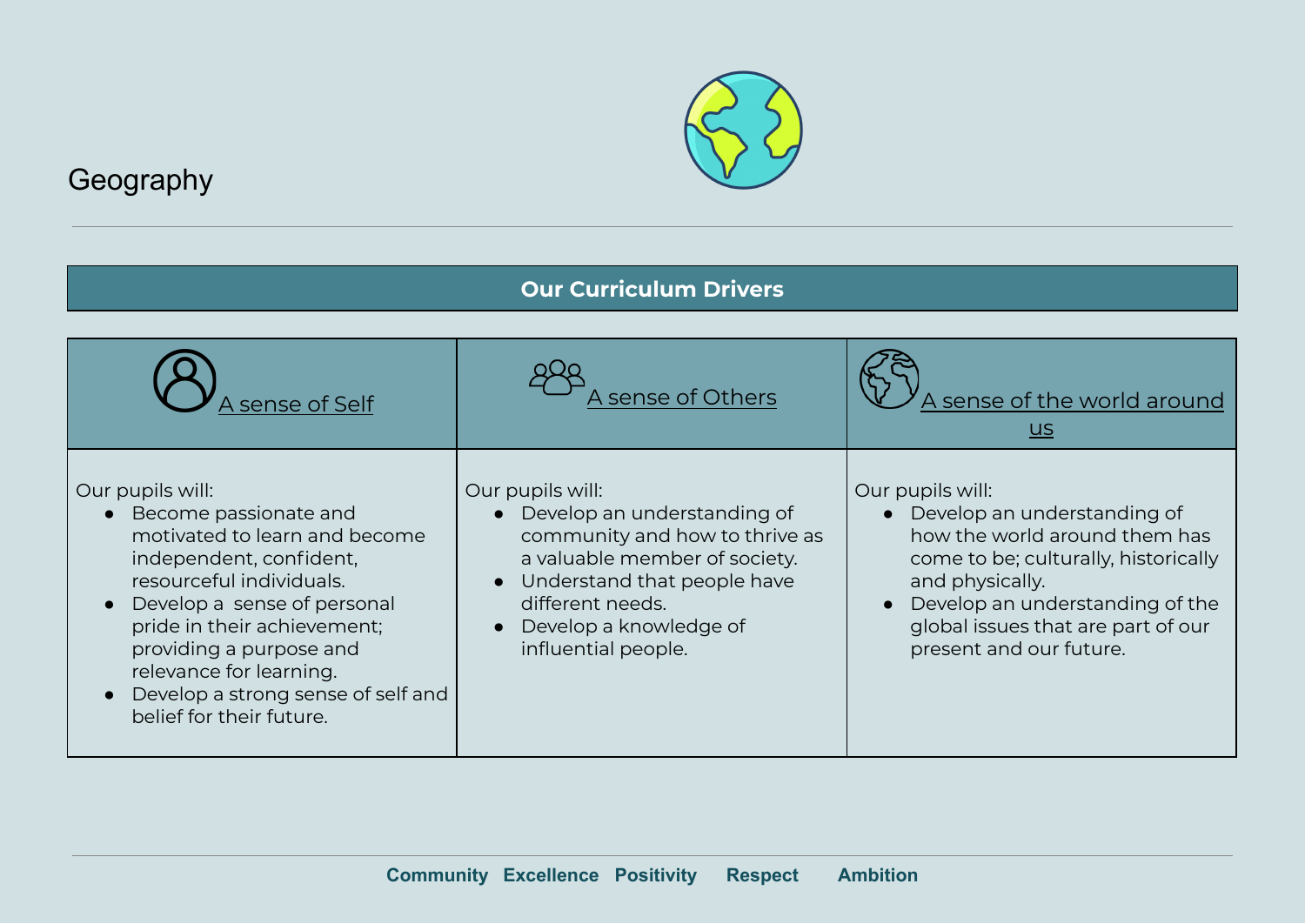## Why Study Geography?

Geography provokes and answers questions about the natural and human worlds. It develops knowledge of places and environments throughout the world, an understanding of maps, and a range of investigative and problem-solving skills both inside and outside the classroom. It develops an understanding of how the world works and the interconnections between concepts such as community, cultural diversity, interdependence and sustainability.

Geography is a focus within the curriculum for understanding and resolving issues about the environment and sustainable development both locally and globally. It is also an important link between the natural and social sciences. As pupils study geography, they encounter different societies and cultures. This helps them realise how nations rely on each other. It can inspire them to think about their own place in the world, their values, and their rights and responsibilities to other people and the environment; in turn developing their social, moral, cultural and spiritual understanding.

A high-quality geography education should inspire in pupils a curiosity and fascination about the world and its people that will remain with them for the rest of their lives. Teaching should equip pupils with knowledge about diverse places, people, resources and natural and human environments, together with a deep understanding of the Earth's key physical and human processes.

We aim to inspire children's fascination and curiosity about the world and its people that will remain with them for the rest of their lives. We aim to equip children with knowledge about diverse places, people, resources and natural and human environments, together with a deep understanding of the Earth's key physical and human processes. We aim to deepen children's understanding of the interaction between physical and human processes, and of the formation and use of landscapes and environments.

The aims of geography are:

- to promote positive attitudes and enthusiasm for geography;
- ensure the progressive development of geographical concepts, knowledge, skills and attitudes

We teach Geography as a discrete subject within a carefully planned curriculum that identifies opportunities for the schemata development within and across subjects and year groups. Geography is taught half-termly as our approach to teaching humanities.

Teachers have identified the core knowledge they wish their pupils to learn and remember. Medium term plans identify key concepts, knowledge and vocabulary that builds upon prior learning and prepares pupils for future learning.